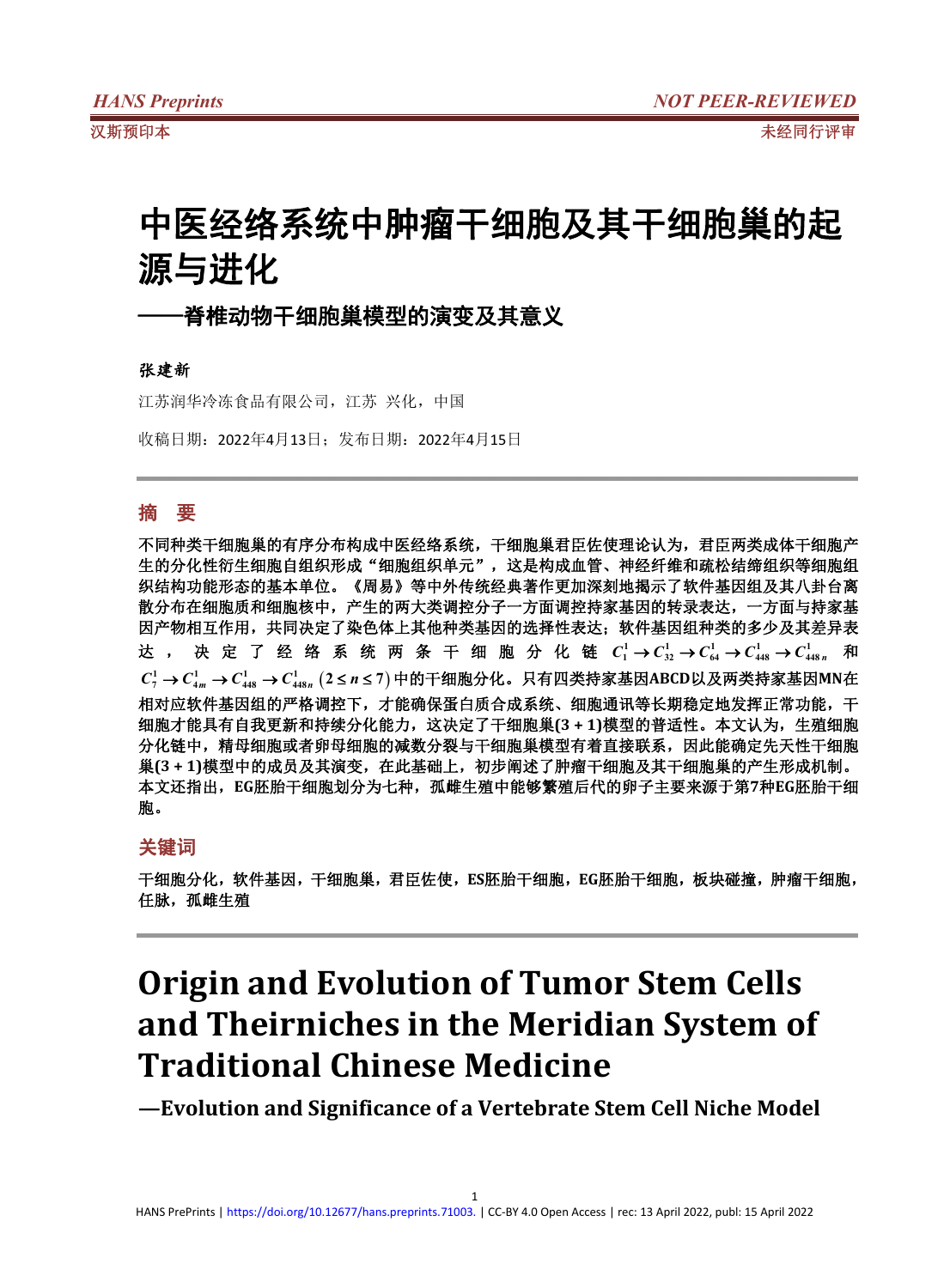### **Jianxin Zhang**

Jiangsu Runhua Frozen Food Co., Ltd., Xinghua, Jiangsu Province, China

Received: Apr. 13<sup>th</sup>, 2022, published: Apr. 15<sup>th</sup>, 2022

### **Abstract**

**The orderly distribution of different types of stem cell niches constitutes the meridian system in traditional Chinese medicine (TCM). The "monarch, minister, assistant and envoy" theory of stem cell niches holds that the cells produced by differentiation of adult stem cells form "cell tissue units" through self-organization, which are the basic structural and functional units of vessels, nerve fibers, and loose connective tissue. The Book ofChanges and other traditional classics have more profoundly revealed that software genomes and Bagua (the eight diagrams) platforms are dispersed in the cytoplasm and nucleus and produce two classes of regulatory molecules. On one hand, these two classes of regulatory molecules regulate the expression of housekeeping genes. On the other hand, they interact with housekeeping genes to jointly determine the selective expression of other genes on chromosomes. The number of software genome types and their differential expression co-determine the differentiation of stem cells from the stem cell** differentiation chains in the meridian system:  $C_1^1 \to C_{32}^1 \to C_{64}^1 \to C_{448}^1 \to C_{448n}^1$   $(2 \le n \le 7)$  and

 $C_7^1\to C_{4m}^1\to C_{448}^1\to C_{448n}^1$  . Only under the strict regulation by the corresponding software genomes **can four types of housekeeping genes ABCD andtwo types of housekeeping genes MN ensure the long-term and stable normalfunctions of protein synthesis system and normal cell communication, thus stem cells can have the capacity for self-renewal and sustainable differentiation, which determines the universality of stem cell niche models(3 + 1). In this paper, I reported that in the germ cell differentiation chain, the meiosis of spermatocytes or oocytes was directly related to the stem cell niche models, and therefore, the members of the congenital stem cell niche model (3 + 1) and their evolution can be determined. Based on these findings, I preliminarily clarify the mechanism underlying generation of tumor stem cells and theirniches. I also pointed out thatthere are seven types of embryonic germ cells, and the eggs that can reproduce by parthenogenesis mainly come from type 7 embryonic germ cells.**

### **Keywords**

**Stem Cell Differentiation, Software Gene, Stem Cell Niche, Monarch, Minister, Assistant, and Envoy Theory, Embryonic Stem Cells, Embryonic Germ Cells, Plate Collision, Tumor Stem Cells, Ren Meridian, Parthenogenesis**

## **1.** 引言

如同《黄帝内经》、《难经》等中医经典著作揭示的人体经络系统,尚待人们重新验证发现一样, 《周易》等中外传统经典著作更加深刻地揭示了软件基因组及其八卦台,离散分布在人体细胞的细胞质 和细胞核中。圆形的八卦台是由八类蛋白质复合物等组合构成,八类蛋白质复合物不同的排列组合产生  $P_8^8 = 8\times7\times6\times5\times4\times3\times2\times1$ 种八卦台,后者在 ES 胚胎干细胞(Embryonic stem cell)进化史上不是平等地进 化产生,而是有着固定不变的先后出现顺序。由进化完备的五个单链 RNA 构成的软件基因组存在于八卦 台中,彼此都能通过产生不同的"调控分子"调控相对应的增强子元件、启动子元件等小片段 DNA 的功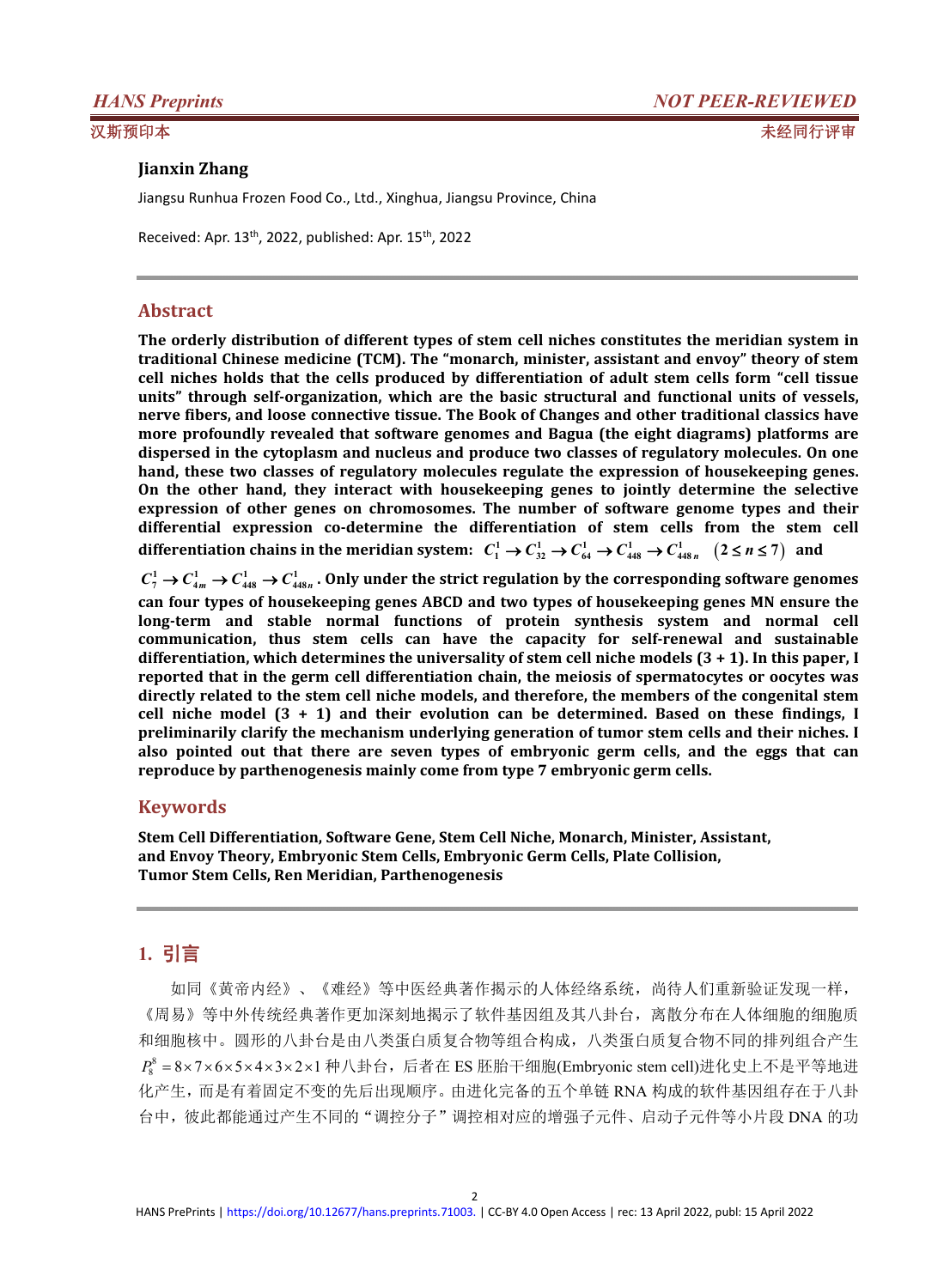能活动,以及调控相对应的 siRNA、miRNA 和 piRNA 等小片段 RNA 的功能活动[1] [2]。

软件基因组及其八卦台是不可分割的有机整体,五个单链 RNA 只有在相对应的八卦台中,才能具有 上述功能,才能称之为软件基因。八卦台中,五个单链 RNA 软件基因的碱基序列一旦进化完备,就不能 发生任何变异即固定不变,并且软件基因组的数量及其属性严格按照参考文献[1]中阐述的"斜坡"累积 递增。同一物种的不同个体只是因为最外边斜坡上那些软件基因的末端碱基存在差异而不同,之前所有 已经进化完备的软件基因组都是完全相同的。

染色体 DNA 上的各种基因约定统称为硬件基因,可以为有机体中全体细胞所共有,而软件基因组种 类的多少及其开启与关闭状态,决定了动植物的细胞种类和细胞分化。人体成体干细胞有 7 × 4 × 2 × 8 × 7 种即 3136 种: 第一个 7 是前文  $P_8^8$  中的 7, 表现为 7 个层次; 4 是  $P_8^8$  中的 4, 表现为 4 大基本组织; 2 为  $P_s^8$  中的 2, 表现为左右两侧对称; 8 为 8 类细胞;最后一个 7 对应于  $P_s^8$  中的 8, 8 为存在先后进化产 生顺序的 8 个进化等级(12345678),给出能够直接观察的 7 个进化等级(人类的成体干细胞  $C_{448n}^1$  (2 ≤ n ≤ 7) 中的  $n = 7$ , 即为 1~2、2~3、3~4、4~5、5~6、6~7 和 7~8 共 7 个进化等级), 参见表格 1 [3]。

ES 胚胎干细胞中全体软件基因组都能长期不同程度地活动表达,约定用 C 表示诸如此类的全能细 胞。EG 胚胎干细胞(embryonic germ cell)中只有七分之一的软件基因组能够长期不同程度地活动表达,其 他的通常长期处于关闭静止状态,并没有从细胞质和细胞核中删除,因此 EG 胚胎干细胞划分为七种, 约定用 C<sup>1</sup>表示;EG 胚胎干细胞具有潜在的全能性,同样能够通过不对称细胞分裂产生 ES 胚胎干细胞, 这里的不对称细胞分裂过程可以类比于电脑的重新开机启动,使得那些原先长期处于关闭静止状态下的 软件基因组及其八卦台重新活动表达,表现为染色体 DNA 上发生基因重编程等。如果将对应于结缔组织 和肌肉组织的两大类软件基因组及其八卦台标示为黑色,将对应于神经组织和上皮组织的两大类软件基 因组及其八卦台标示为白色,那么四大基本组织的软件基因组及其八卦台在生殖细胞中的分布图,就是 至简至易的、充满自然哲理的、可以千变万化的中国围棋棋谱[2]。

染色体上最重要的硬件基因,是在所有细胞中均要稳定表达的持家基因(house-keeping genes), 又称 为管家基因,例如核糖体蛋白基因、微管蛋白基因、组蛋白基因和热休克蛋白基因等,其碱基序列一般 在进化史上高度保守,产物则是维持细胞基本生命活动所必需的,并且[表达](https://baike.baidu.com/item/%E5%9F%BA%E5%9B%A0%E8%A1%A8%E8%BE%BE/3839041)水平受环境因素影响较小。 八卦台中软件基因产生的两大类调控分子一方面调控上述管家基因的转录表达,一方面与管家基因产物 相互作用,共同决定了染色体上其他种类基因的选择性表达,决定了干细胞分化。

### **2.** 脊椎动物的干细胞巢模型

高等动物(脊椎动物)的四大基本组织明显地划分为七个层次,例如神经组织划分为五部脑(大脑、间 脑、中脑、小脑和延脑)、脊髓和周围神经,例如结缔组织中髓系细胞划分为巨核细胞、嗜酸性粒细胞、 中性粒细胞、单核吞噬细胞、嗜碱性粒细胞、肥大细胞和红细胞,而高等植物(维管植物)的四大基本组织 (薄壁组织、输导组织、机械组织和保护组织)没有七个层次之分。作者认为,细胞全能性的差异表明动植 物并没有共同的祖先;动物细胞存在七类管家基因与七个层次一一对应,其产物包括 G 蛋白偶联受体等; 七个层次之间相互独立地协同进化,即七类管家基因不是都必需表达的,例如对第一层次内的细胞而言, 只有第一类管家基因才是真正的管家基因,其他六类通常作为奢侈基因,七种 EG 胚胎干细胞中,只有 七分之一的软件基因组能够长期活动表达。

第一条干细胞分化链 $C_1^1$  →  $C_{32}^1$  →  $C_{64}^1$  →  $C_{448}^1$  →  $C_{448n}^1$  中, 母细胞通过不对称细胞分裂将一定比例的软 件基因组及其八卦台复制遗传给子细胞。第二条干细胞分化链 C¦ → C¦<sub>4m</sub> → C¦<sub>448</sub> → C¦<sub>448</sub>, (2≤n≤7) 中[4], 母细胞能够将所有的软件基因组及其八卦台复制遗传给子细胞,虽然也是只有一定比例的软件基因组能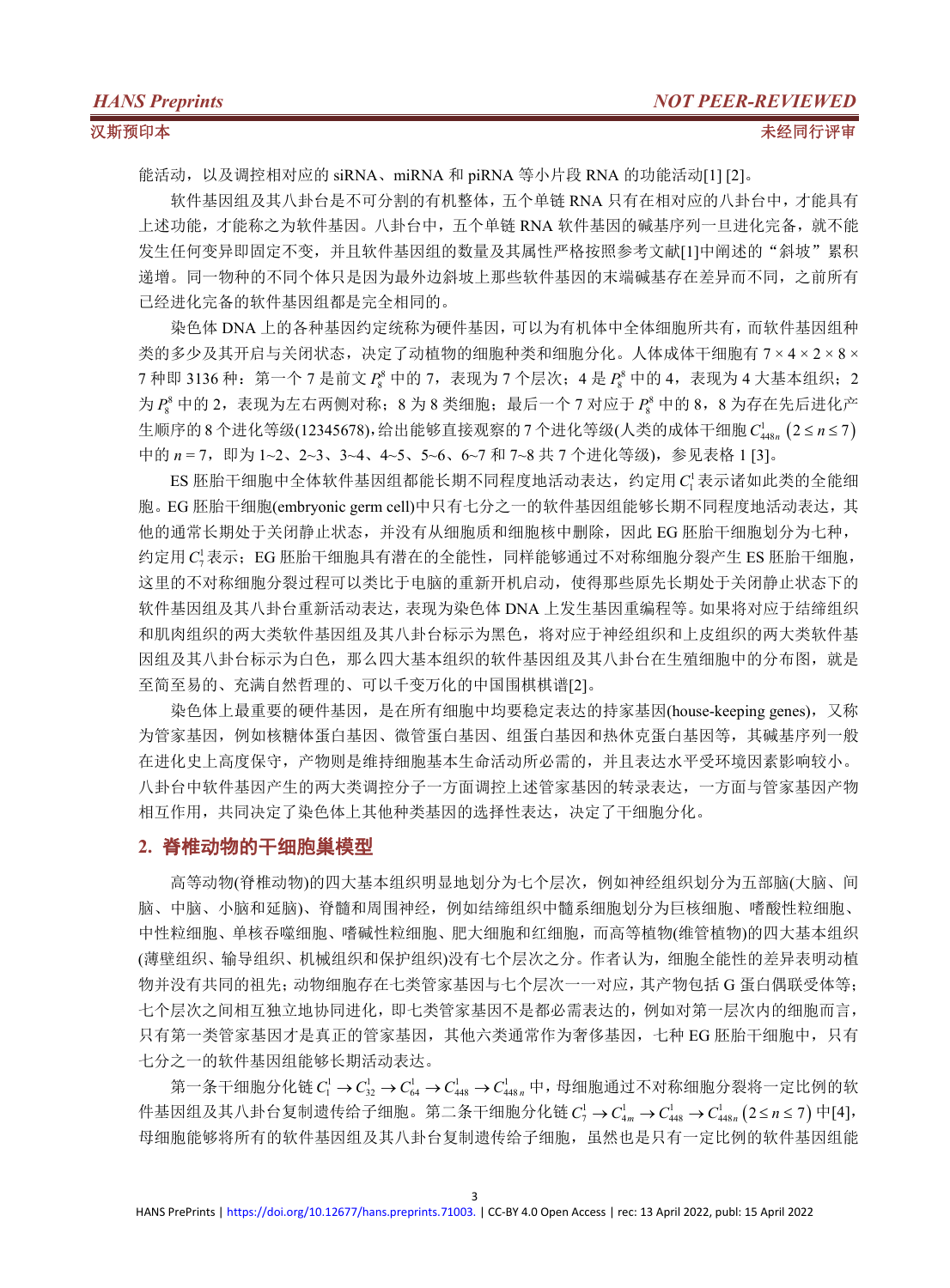够长期地活动表达,其余的通常长期处于关闭静止状态,但是这些细胞具有潜在的全能性,在一定的微 环境条件下,能够产生诱导多能干细胞(induced pluripotent stem cells, iPS cells)等[1]。

有四类管家基因 ABCD 与四大基本组织一一对应(即 A 结缔组织、B 肌肉组织、C 神经组织和 D 上 皮组织),例如在结缔组织细胞中,只有调控 A 类管家基因的软件基因组及其八卦台才存在累积递增现象 [1],而调控其他三类管家基因的软件基因组及其八卦台始终与最外边"斜坡"上的软件基因组及其八卦 台直接相关,即在进化史上严格依序递变,并不存在累积递增现象。四类管家基因 ABCD 的产物共同构 成蛋白质合成系统(包括核糖体)等,后者只有在相应的软件基因组及其八卦台的严格调控下,才能在细胞 中长期稳定地活动表达。同理,有两类管家基因 MN 与对称的左右两侧一一对应,其产物包括单次跨膜 受体(single-transmembrane receptor)等,其中一些特定的细胞因子通常作为干细胞标志物。

两条干细胞分化链  $C_1^1 \rightarrow C_{32}^1 \rightarrow C_{64}^1 \rightarrow C_{448}^1 \rightarrow C_{448n}^1$  和  $C_7^1 \rightarrow C_{448}^1 \rightarrow C_{448n}^1$  (2≤n≤7) 中, $C_{448n}^1$  成 体干细胞最多能分化产生Ⅰ级、Ⅱ级和Ⅲ级共 3 个进化等级的定向干细胞,这里的 3 对应于前文 P<sup>8</sup> 中的 3,约定用 C3表示定向干细胞,约定用 C3表示能够分化产生 3 个进化等级的 C148, 成体干细胞。作者认为,  $P_s^8$  中的 8 × 3 表现为纵向上严格依序进化产生的 24 个进化等级,  $P_s^8$  中的 7 × 4 × 2 表现为横向上平行协 同进化的 7 个层次、4 大基本组织和对称的左右两侧,后者实质是一些不同种类管家基因差异表达的外 在表现,决定了脊椎动物"干细胞巢(3 + 1)组合模型"的普适性。

干细胞巢中,不同种类成体干细胞之间复杂的相互作用可以简单划分为三种情形:① 成体干细胞 X 和 Y 通过细胞融合通讯等信息交流方式,彼此都能下载运行或者是激活重启对方的一些软件基因组及其 八卦台,并且后者一般是与最外边"斜坡"上的软件基因组上下等级紧密连锁协同表达的,两种成体干 细胞均因此变得更加"多功能",约定将其软件基因型分别表示为 Xy 和 Yx,将其中的 y 和 x 称为寄生 性软件基因组。② 成体干细胞 X 和 Y 相互作用后,只有 X 方下载运行、或者是激活重启 Y 方的相应软 件基因组及其八卦台,而 Y 方并没有获取 X 方的相应软件基因组及其八卦台, 约定将其软件基因型分别 表示为 Xy 和 Yo,注意成体干细胞 Yo 与其前体细胞 Y 不能简单认为就是相同的,特别是成体干细胞 Yo 有可能重启或者关闭其他的寄生性软件基因组。③ 成体干细胞 X 和 Y 相互作用后,都没有获取对方的 软件基因组及其八卦台,约定将其软件基因型分别表示为 Xo 和 Yo。

寄生性软件基因组的活动表达,可以是后天获得的,也可以来源于母细胞的先天遗传,后者通常是 比较稳定的,种类也是高度保守的,因为大多数寄生性软件基因组就是在干细胞增殖分化过程中被删除 或者被关闭。只有四类管家基因 ABCD 以及两类管家基因 MN 在相应的软件基因组调控下,才能确保蛋 白质合成系统、细胞通讯等长期稳定地发挥正常功能,成体干细胞 X 才能具有自我更新和持续分化能力, 因此作者提出成体干细胞的干细胞巢(3 + 1)模型[5], 以下约定将其软件基因型表示为(3 + 1) + X。

根据角色功能的不同,将干细胞巢中可以长期存在的成体干细胞划分为君、臣和佐使三类:① 有 m 个不同种类的成体干细胞 Ya (m ≥ a ≥ 1)作为"臣"彼此平等地接受君主统辖,因此"君"至少存在 m 个 不同的软件基因型, 分别是 $(3 + 1) + Xy_1$ ,  $(3 + 1) + Xy_2$ , ……和 $(3 + 1) + Xy_m$ , 其中 $(3 + 1) + X$ 是相同的,  $U$ 下约定表示为(3 + 1) + Xya (m ≥ a ≥ 1)。这里,成体干细胞 X 作为干细胞巢的"君主",不但具有唯一 性,而且最具复杂多样性——干细胞异质性,一般表现为其细胞数量也是最多的。正常的君臣关系绝大 多数为前文②中所述的情形, "君和臣"的软件基因型分别表示为 $(3 + 1) + X_{ya}$ 和 $(3 + 1) + Y_{a0}$  (m  $\geq a \geq 1$ ), 注意其中的(3 + 1)和(3 + 1)是完全不同的。

② 干细胞巢中, 细胞种类以及细胞数量最多的是佐使类成体干细胞 Zb, "臣"与其直接统辖的"佐 使"之间同样存在上述的君臣关系,只是其复杂多样性一般远不及前者,正常情况下,即使权势较大的 "诸侯王"也必须接受君主统辖。这里,因为佐使类成体干细胞 Zb的软件基因型中不含有相对完整的(3 +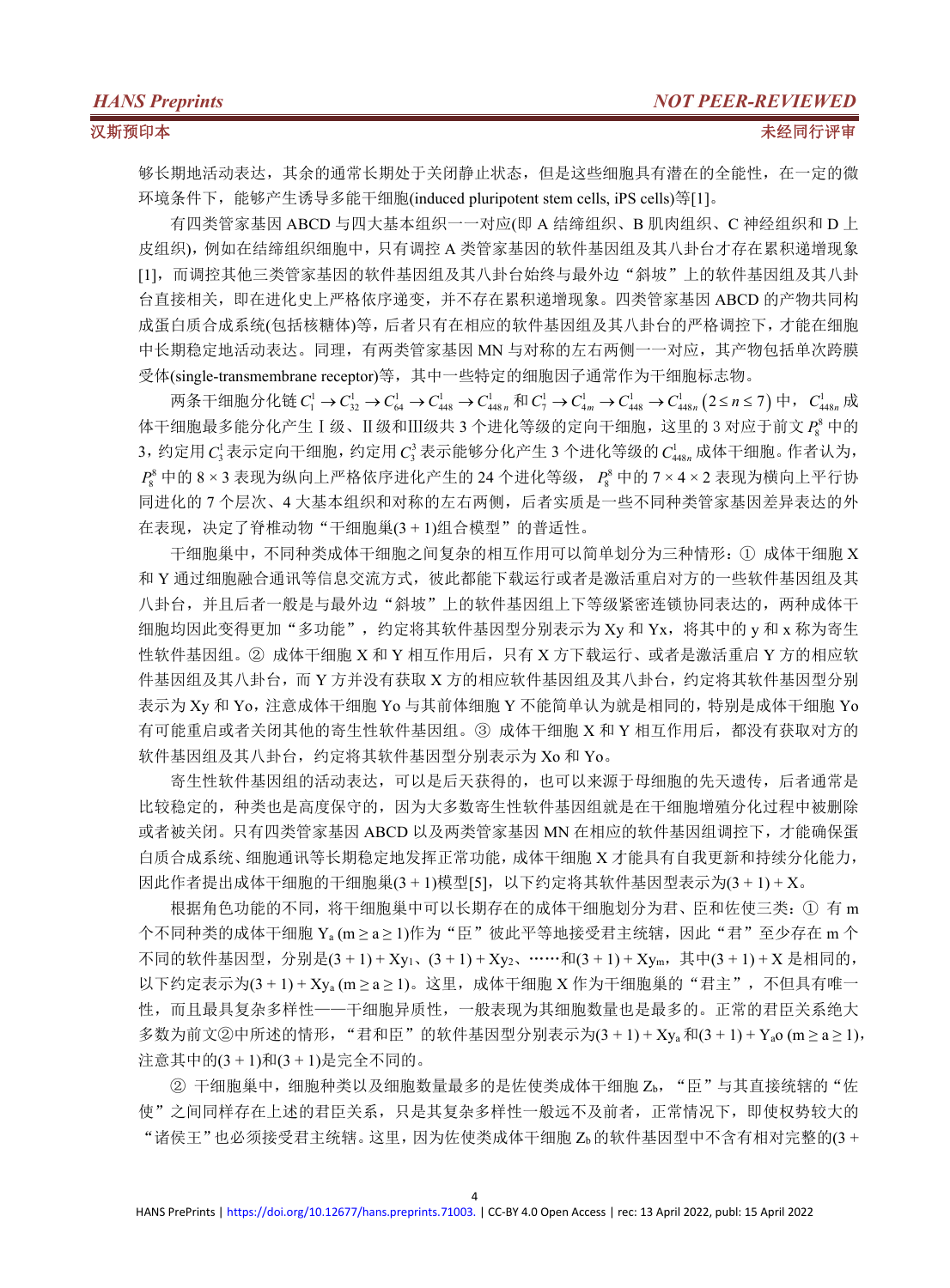1),蛋白质合成系统等不能长期稳定地维持正常的结构功能,所以其增殖分化能力有限,通常以处于 G0 期方式维持自身的干细胞特性,在干细胞巢中保持相对较少的细胞数量。

③ 有机体中,即使是最复杂的正常干细胞巢,也只能同时存在"君与臣"和"臣与佐使"两级君臣 组织体系;那些由于细胞巢派生的最简单的阿是穴,通常是"臣与佐使"第二级君臣组织体系,即其中 只有一种成体干细胞能够持续分化产生分化性衍生细胞,后者是构成组织器官的主体。

干细胞巢是一个个复杂开放的微系统。作者根据中医方剂君臣佐使配伍理论和药物归经理论[6],提 出干细胞巢君臣佐使理论,同一干细胞巢中, "君和臣"两类成体干细胞产生的分化性衍生细胞自组织 形成"细胞组织单元",后者是构成大中小血管、神经纤维、疏松结缔组织和致密结缔组织等细胞组织 结构功能形态的基本单位,反过来说,通过解剖观察大中小血管和神经等中存在的主要构成细胞,就能 得知相应干细胞巢中的干细胞组成及其基本功能[5]。

君臣的软件基因型中,(3 + 1)大多数是来源于先天遗传,不是后天获得的,即干细胞巢(3 + 1)模型中 所需的 4 种——君臣最多需要(1 + m) × (3 + 1)种——成体干细胞不能在干细胞巢中长期存在, 因为太多 种类成体干细胞之间复杂的相互作用,将使"君与臣"和"臣与佐使"两级君臣组织体系难以自组织产 生以及具备正常功能。第二条干细胞分化链  $C_7^1$  →  $C_{4m}^1$  →  $C_{448}^1$  →  $C_{448}^1$  能够直接提供干细胞巢(3 + 1)模型中 的 4 种成体干细胞[5], 后者在完成修复目标成体干细胞软件基因型中的(3 + 1)后, 一般会在干细胞巢中 消失,主要表现为和少量"佐使"类一起出现在以"臣或者君主"为核心的阿是穴中。

脊椎动物胚胎发育存在一个统一的种系特征性发育阶段,表明经络系统(不同种类干细胞巢的有序分 布)和诸干细胞巢君臣佐使组织体系(决定血管、神经纤维等细胞组织的基本结构功能形态)以及干细胞巢 (3 + 1)模型在物种进化史上是高度保守的。作者认为,可重复性和可操作性是生物重演律的基本要求, 脊椎动物的生殖细胞分化链和第二条干细胞分化链  $C_7^1$  →  $C_{4m}^1$  →  $C_{448}^1$  →  $C_{448n}^1$  决定了经络板块中干细胞巢 (3+1)模型的演变, 卵母细胞或者精母细胞  $C_{4n}^1$  最大限度地限制了其所统辖  $C_{448n}^1$  成体干细胞先天性干细 胞巢(3+1)模型可能出现的组合数。

1 哺乳动物的生殖细胞分化链为

 $C_1^1$  →  $C_7^1$  →  $C_{14}^1$  →  $C_{28}^1$  →  $C_{56}^1$  →  $C_{56}^1$  ×  $W$  →  $C_{112}^1$  ×  $C_4^1$  =  $C_{448}^1$  →  $C_7^1$  →  $C_1^1$  , 第 二 条 干 细 胞 分 化 链 为  $C_{7}^{1}$  →  $C_{448}^{1}$  →  $C_{448n}^{1}$  (6≤n≤7),经络板块中的第 6 板块以及第 7 板块是哺乳类所特有的[1] [3],其中  $C_{448n}^{1}$ 成体干细胞先天性干细胞巢(3 + 1)模型能够唯一地确定。这里,  $C_{14}^1$ 、 $C_{28}^1$ 和 $C_{56}^1$ 对应于"八类细胞"功能 的三次对分 $C_2^1$ , W 表示左右对称者的分离 $C_2^1$ ,  $C_{11}^1$ , 表示卵母细胞或者精母细胞等, 减数分裂产物 $C_{448}^1$  (与 (与 被子植物中的大、小孢子一样)首先恢复成为全能态细胞 C<sup>1</sup>, 反之表明 EG 胚胎干细胞在经络系统中直接 分化产生与减数分裂产物相对应的 C<sup>1</sup>48 多能干细胞[4], 即自然给出第二条干细胞分化链。例如人体手足 三阴经脉第七板块中干细胞巢的君主即纤维细胞(结缔组织第 6 类细胞)的(3 + 1)巢模型中,3 为同一侧的 三大基本组织(肌肉组织、神经组织和上皮组织)第 6 类细胞,1 为另一侧的对称者,上述 4 种成体干细胞 均为第七进化等级。

② 爬行类和鸟类的生殖细胞分化链为 $C_1^1$  →  $C_7^1$  →  $C_{14}^1$  →  $C_{28}^1$  →  $C_{56}^1$  ×  $C_{4}^1$  =  $C_{224}^1$  →  $C_7^1$  →  $C_1^1$  , 第 二条干细胞分化链为  $C_7^1 \rightarrow C_{224}^1 \rightarrow C_{224}^1 \times W = C_{448}^1 \rightarrow C_{448n}^1 \, (4 \leq n \leq 5)$ , $C_{56}^1$ 表示爬行类和鸟类的卵母细胞或 者精母细胞等,与哺乳类的 C112 相对比,就是左右对称者没有分离 C<sup>2</sup>。爬行类和鸟类的第 4 经络板块和 第 5 经络板块内, 干细胞巢(3 + 1)模型中的 3 都可以选择左侧或者右侧, 而 1 为另一侧的对称者, 所以 干细胞巢(3+1)模型的组合数为 $W^3 = C_2^1 \times C_2^1 \times C_2^1 = 8$ 。

③ 鱼类和两栖类的生殖细胞分化链为  $C_1^1$  →  $C_7^1$  →  $C_{14}^1$  →  $C_{28}^1$  →  $C_{4}^1$  =  $C_{112}^1$  →  $C_7^1$  →  $C_1^1$  , 第二条干 细胞分化链为  $C_7^1 \rightarrow C_{112}^1 \rightarrow C_{112}^1 \times C_2^1 \times W = C_{448}^1 \rightarrow C_{448n}^1 \, (2 \leq n \leq 3)$ ,  $C_{28}^1$ 表示鱼类和两栖类的卵母细胞或者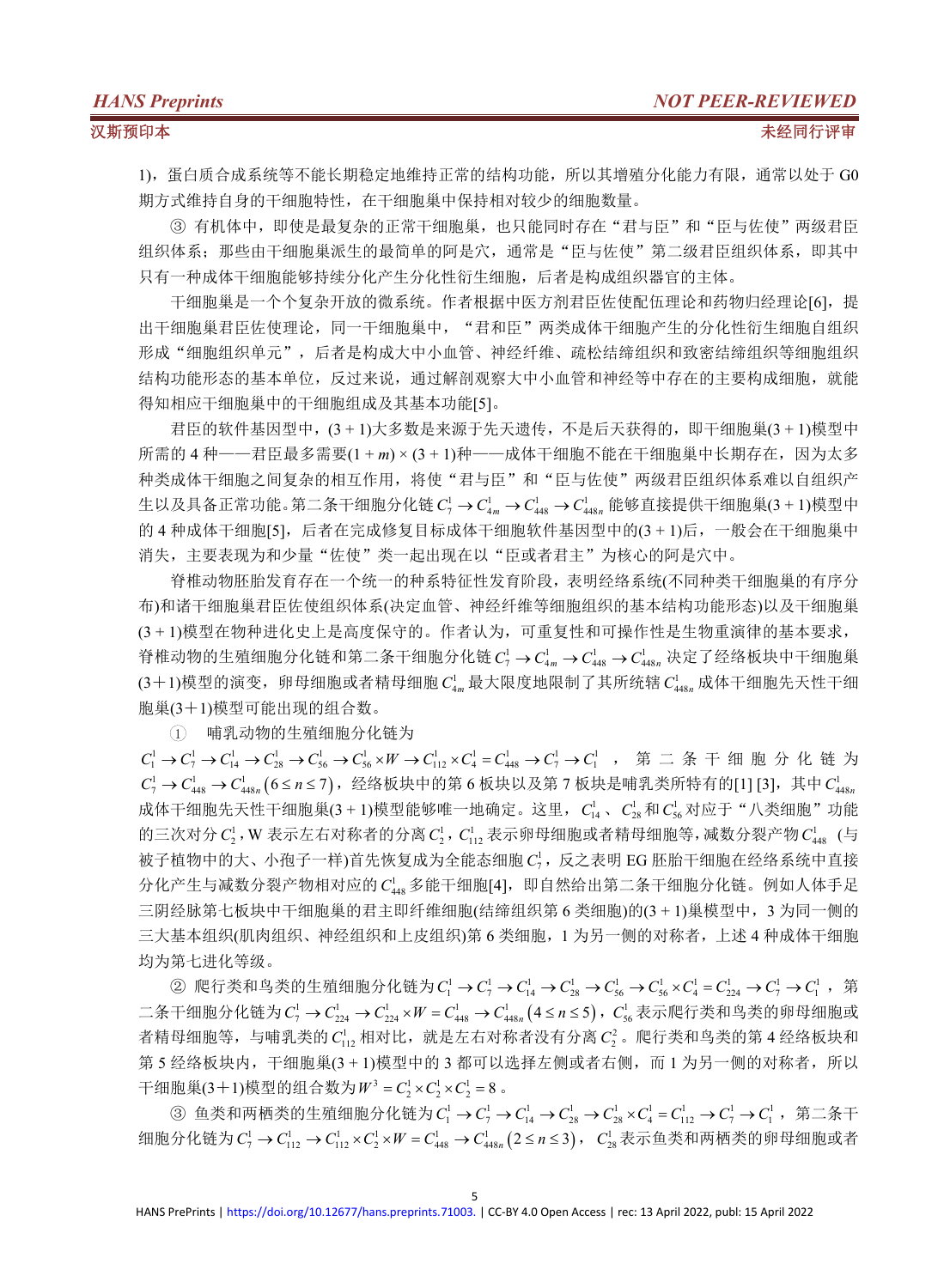精母细胞等,其中除左右对称者没有分离 C<sup>2</sup> 外,还有两类细胞功能(第 8 与第 7、第 6 与第 5、第 4 与第 3 和第 2 与第 1)也没有分离 C<sub>2</sub> 。鱼类和两栖类的第 2 经络板块和第 3 经络板块内, 干细胞巢(3 + 1)模型 中的 1 仍然为另一侧的对称者, 而 3 都有 4 种选择, 所以干细胞巢(3 + 1)模型的组合数为  $2^3 \times W^3 = 64$  。

④ 软体动物和节肢动物等的生殖细胞分化链为 $C_1^1$  →  $C_7^1$  →  $C_{14}^1$  →  $C_{28}^1$  →  $C_{28}^1$  ×  $C_4^1$  =  $C_{112}^1$  →  $C_7^1$  →  $C_1^1$  , 第二条干细胞分化链为  $C_7^1$  →  $C_{112}^1$  →  $C_{112}^1$  ×  $W = C_{224}^1$ , 这里更正了参考文献[4]中的错误, 软体动物和节肢 动物等与鱼类的生殖细胞分化链是完全相同的,因为成体干细胞存在本质的区别,分别为 C}<sub>24</sub> 和 C}<sub>96</sub> (节 (节 肢动物的"两类细胞"功能尚未分离  $C_2^2$ , 鱼类成体干细胞  $C_{448n}^1$  中的  $n = 2$ , 即  $C_{996}^1$  存在第 1 等级和第 2 等级的划分,经络系统中相应地出现第 1 板块和第 2 板块),所以软体动物和节肢动物等的干细胞巢(3 + 1) 模型的组合数为 <sup>3</sup> *W* 8 。同理,环节动物等的生殖细胞分化链为

 $C_1^1$  →  $C_7^1$  →  $C_{14}^1$  →  $C_{14}^1$  ×  $C_4^1$  =  $C_{56}^1$  →  $C_1^1$  → 第二条干细胞分化链为 $C_7^1$  →  $C_{56}^1$  →  $C_{56}^1$  ×  $W = C_{112}^1$  , 所以干 细胞巢 $(3 + 1)$ 模型的组合数同样为 $W^3 = 8$ 。

⑤ 如同被子植物花的进化产生(花蕊为 ABW,花瓣为 AWB,花萼为 WAB) [4],生物重演律决定了 脊椎动物经络系统中,两栖类、爬行类、鸟类和哺乳类的第 1 板块、第 2 板块与第 3 板块内干细胞巢(3 +  $1)$ 模型的组合数均为 $2^{3} \times W^{3} = 64$ , 鸟类和哺乳类的第 4 板块、第 5 板块内干细胞巢(3 + 1)模型的组合数 均为 $W^3 = 8$ ,有胎盘哺乳类的第 6 板块、第 7 板块内干细胞巢(3 + 1)模型的组合数为 1。必须强调,上述 先天性于细胞巢(3 + 1)模型的组合规律是对特定的经络板块而言的,不是仅仅针对特定进化等级的 C<sup>1</sup><sub>10</sub> 成体干细胞而言的,是同一经络板块内不同进化等级的 C148n 成体干细胞共同遵循的。

⑥ 干细胞巢进化史上,高度保守的君臣佐使组织体系是显而易见的,但君臣拥有的先天性干细胞巢 (3 + 1)模型不能直接观察确定(哺乳类的第 6 板块和第 7 板块除外),海量的组合数决定了不能通过试错方 式将潜在的正确组合选择出来。干细胞巢中, 第二条干细胞分化链  $C_7^1$  →  $C_{4m}^1$  →  $C_{448}^1$  →  $C_{448n}^1$  内的  $C_7^1$  、 $C_{4m}^1$ 和 C<sup>1</sup><sub>48</sub> 多能干细胞通过开启或关闭相应的软件基因组及其八卦台等方式进行复杂的计算推理,快速高效 地分化产生先天性干细胞巢(3 + 1)模型所需的  $C_{448n}^{1}$  成体干细胞,继而与第一条干细胞分化链  $C_1^1 \rightarrow C_{32}^1 \rightarrow C_{64}^1 \rightarrow C_{448}^1$  · 中高效产生的目标成体干细胞相互作用, 使得后者恢复拥有正常稳定的软 件基因型等。这里,64 种(或者 8 种)先天性干细胞巢模型之间是平等的,表现在不同的经络板块之间、 物种个体之间以及个体不同的发育阶段存在差异,特别是在数种之间更替转换可能是完全等价的。作者 认为,先天性干细胞巢模型的可塑性,使得君臣佐使组织体系变得更加稳定和可持续进化。

⑦ 根据成体干细胞分化产生的各级分化细胞是否像血细胞、脂肪细胞一样具有流动性特征,将成体 干细胞划分为 A 和 B 两类,A 类对应的经络板块为 1~*n*,B类对应的经络板块为 1∙1~*n*∙*n* [4]。作者认为, A 类的诸软件基因组及其八卦台在 n 个进化等级(2 ≤ n ≤ 7) 之间具有上下连锁表达的基本特征, B 类的在 n 个进化等级(2≤n≤7)之间则具有相对独立表达的基本特征,其所直接调控的染色体上诸硬件基因的活 动表达呈现出相同的特征,所以有机体中 B 类成体干细胞产生的分化性衍生细胞通常呈现出独立流动性 等活动特征, A 类的分化性衍生细胞往往聚集成团并且固定不变地分布在特定区域内。

**⑧ 第 n 板块内第 m 等级 (1≤m≤n) 成体干细胞 X 的先天性干细胞巢(3 + 1)模型中:成体干细胞 X 和** 1 是第 m 等级的左右两侧对称者, 无论两者是属于 A 类或者 B 类; 成体干细胞 X 属于 B 类时, 3 也是第  $m \in \mathfrak{B}$ ; 成体干细胞 X 属于 A 类时, 3 则是第 n 等级, 其中 m = n 为特殊情形。只有确定成体干细胞  $C_{4.0}$ 是 A 和 B 中的哪一类、是第 *m* 等级以及所在干细胞巢为第 *n* 板块,才能推断出其先天性干细胞巢模型属 于上述"64种→8种→1种"中的哪一种。干细胞巢内,"臣"的细胞种类是多种多样的,为陈述方便, 一般约定以"君主"来命名其隶属的经络板块(1~*n* 或者 1∙1~*n*∙*n*)。以 A 类细胞为干细胞巢君主的经脉和 络脉,一般是经络系统的主干,例如十二经脉、督脉、十二经筋和十五络脉等,这是因为"上下连锁表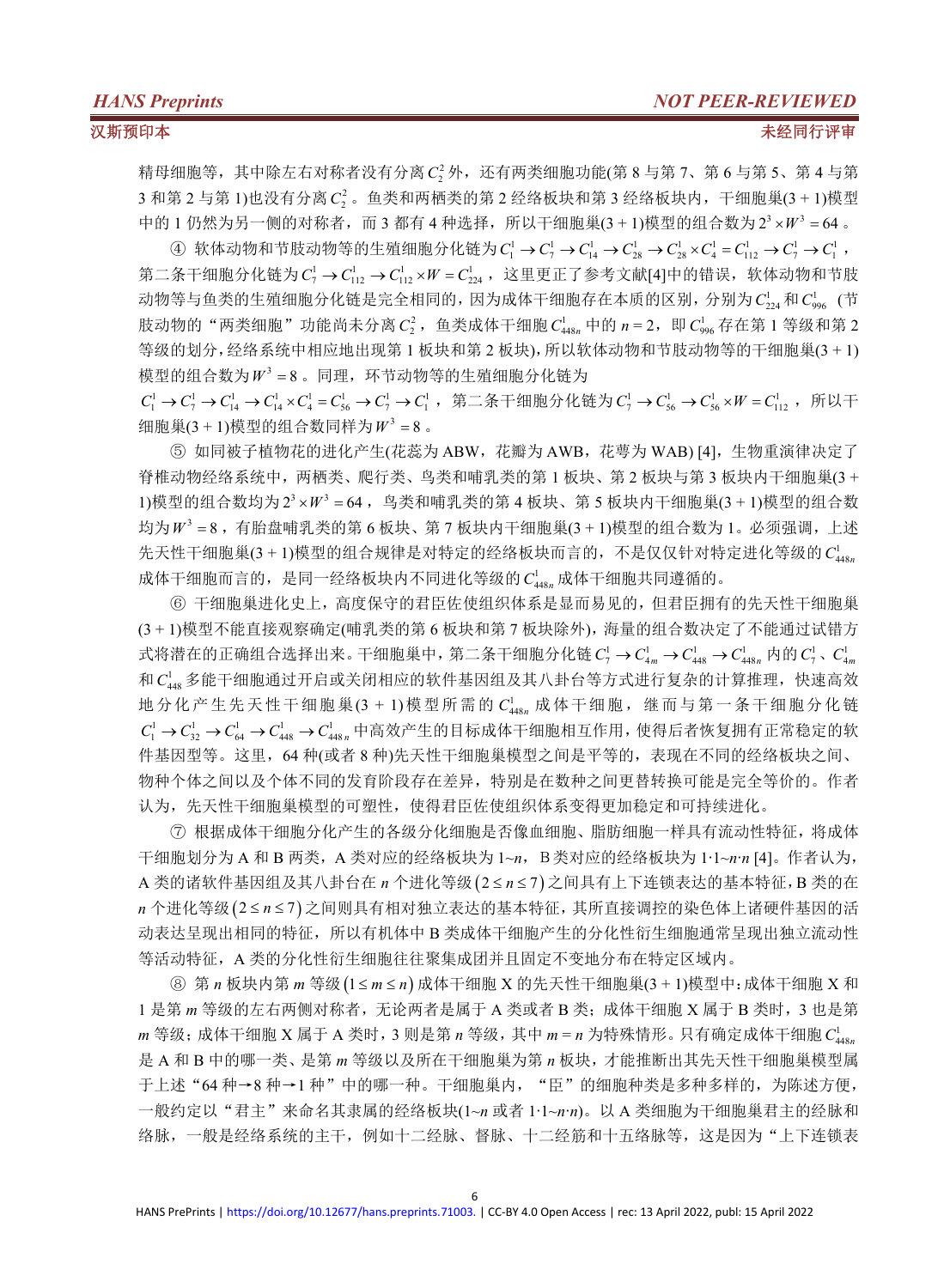达"一般要比"相对独立表达"表现出更加"多能"。换个角度来看,高等级软件基因组及其八卦台因 为某些原因被关闭或者被删除时,可以视同其尚未进化产生,低等级软件基因组及其八卦台能够取而代 之,乃至于能够再次出现与 B 类细胞相同的干细胞巢(3 + 1)模型。

第二条干细胞分化链  $C_{7}^{1} \rightarrow C_{4m}^{1} \rightarrow C_{448}^{1} \rightarrow C_{448n}^{1} \big(2 le n ≤ 7\big)$  决定了先天性干细胞巢(3 + 1)模型具有普 适性,同理,第一条干细胞分化链 $C_1^1$  →  $C_3^1$  →  $C_{64}^1$  →  $C_{448}^1$  →  $C_{448n}^1$  决定了先天性干细胞巢 $C_7^2$ 模型具有一 定的普适性,  $C^2_7$ 表示 7 个层次( $P^s_s$ 中的 7)中选取 2 个层次的组合, 其中显而易见的是第 7 层次(⑦)与前 6 个层次之一(  $C_6^1$ )的组合,例如十二经脉、十二经筋和十五络脉中干细胞巢的君主  $C_6^1$ 是具有高度异质性的 细胞群,其中有一小部分就具有先天性干细胞巢(3 + 1 + 7))模型,奇经八脉中干细胞巢的君主 7 同样是 具有高度异质性的细胞群,有的具有先天性干细胞巢(3+1+C'。)模型,这里,C'<sup>2</sup>中 2 个层次的成体干细 胞都位于左右中的同一侧,并且为相同进化等级,是由同一种多能干细胞 Ca 分化产生的。

### **3.** 多能干细胞巢及其群落

脊椎动物不同种类  $C_{\text{448}}^{\text{l}}$  成体干细胞之间能够自组织形成干细胞巢君臣佐使组织体系,不同种类  $C_{\text{448}}^{\text{l}}$ 多能干细胞之间是否同理也能自组织形成 C<sup>1</sup>48 多能干细胞巢? 作者逐渐认识到, 第二条干细胞分化链  $C_7^1$  →  $C_{4m}^1$  →  $C_{448}^1$  →  $C_{448}^1$  产生的  $C_{448}^1$  是修复再现先天性干细胞巢(3 + 1)模型所必需的, 而  $C_{448}^1$  多能干细胞 之间复杂的相互作用必将干扰乃至阻止这一进程。  $C_{\scriptscriptstyle 448}^{\scriptscriptstyle\rm L}$ 多能干细胞之间相互作用后,并不能确保从最外 边"整个斜坡"上有规律性截取产生"寄生性软件基因组及其八卦台",不能准确预测双方软件基因型 的改变,不符合可操作性原则和可重复性原则,因此不可能自组织产生能够长期稳定存在的干细胞巢。 来源于第一条干细胞分化链 $C_1^1$  →  $C_3^1$  →  $C_{64}^1$  →  $C_{448}^1$  →  $C_{448n}^1$  的体干细胞是君臣角色的理想载体, 而第二条干细胞分化链 $C_7^1$  →  $C_{4m}^1$  →  $C_{448}^1$  →  $C_{448n}^1$  产生的成 $C_{448n}^1$  体干细胞等具有潜在的全能性, 其软件基 因型在不同环境条件下具有明显的可塑性,不是作为君臣角色的理想载体,因此两者之间在干细胞巢中 常常传递彼此的软件基因型等以适应环境的变化。

 $C_{448}^1$  多能干细胞没有自身特有的干细胞巢, 一般寄居于其子细胞 $C_{448n}^1$  为君主的干细胞巢中, 因此两 者具有相同的先天性干细胞巢(3 + 1)模型, C148 多能干细胞的增殖分化行为受到严格的限制, 主要分化产 生君主 X, 并且其软件基因型一般含有(3 + 1), 其次分化产生其他进化等级的 C<sup>1</sup>448n 成体干细胞, 后者的 软件基因型中不含有(3 + 1)。作者认为, 当君主 X 主要通过  $C_{448}^{1}$  →  $C_{448n}^{1}$  方式来维持自身细胞数量以及多 样性时, 其先天性干细胞巢(3 + 1)模型中 4 种成体干细胞就能够在巢中长期生存, 它们与君主 X 一起将  $C_{448}^1$  多能干细胞包裹其中, 构建形成巢中之巢即 $C_{448}^1$  多能干细胞巢。

人体十二经脉的主干中,干细胞巢的"君主" *C*'<sub>6</sub>(为结缔组织或者肌肉组织第六类细胞,隶属于前 6 个层次之一)具有先天性干细胞巢(3 + 1 + 7)模型, 仅次于君主的"重臣"隶属于第7层次, 相应地具有 先天性干细胞巢(3+1+C3)模型,即是前文所述成体干细胞之间相互作用的第一种情形(两者软件基因型 中,Xy 和 Yx 存在直接联系)。干细胞巢中,具有类似于上述特征的一对君臣,能够来源于同一个多能干 细胞  $C_{64}^1$ , 也就是说, 两个既相对独立又紧密联系的  $C_{448}^1$  多能干细胞巢能够进一步融合形成  $C_{64}^1$  多能干细 胞巢,  $C_{6.4}$  多能干细胞具有先天性干细胞巢(3 + 1) + (3 + 1)模型, 因此其分化行为受到更加严格的限制, 主要通过两条干细胞分化链 $C_{64}^1$  →  $C_{448}^1$  →  $C_{448n}^1$  快速扩增存在紧密联系的一对君臣。

根据上述  $C_{\alpha}$ 多能干细胞巢的形成机理, 推断在进化史上联系更加紧密的一对君臣, 将决定  $C_{\alpha}$  多能 干细胞巢的产生,其中最为人熟知的是造血干细胞巢。观察软件动物和节肢动物等的第一条干细胞分化 链  $C_1^1$  →  $C_{32}^1$  →  $C_{32}^1$  ×  $C_7^1$  =  $C_{224}^1$  和第二条干细胞分化链  $C_7^1$  →  $C_{112}^1$  →  $C_{224}^1$ , 根据生物重演律, 作者认为, 倘 若一对君臣的 $C_{448}^1$  多能干细胞, 既能来源于同一个 $C_{32}^1$  多能干细胞, 又来源于同一个 EG 胚胎干细胞 $C_7^1$ ,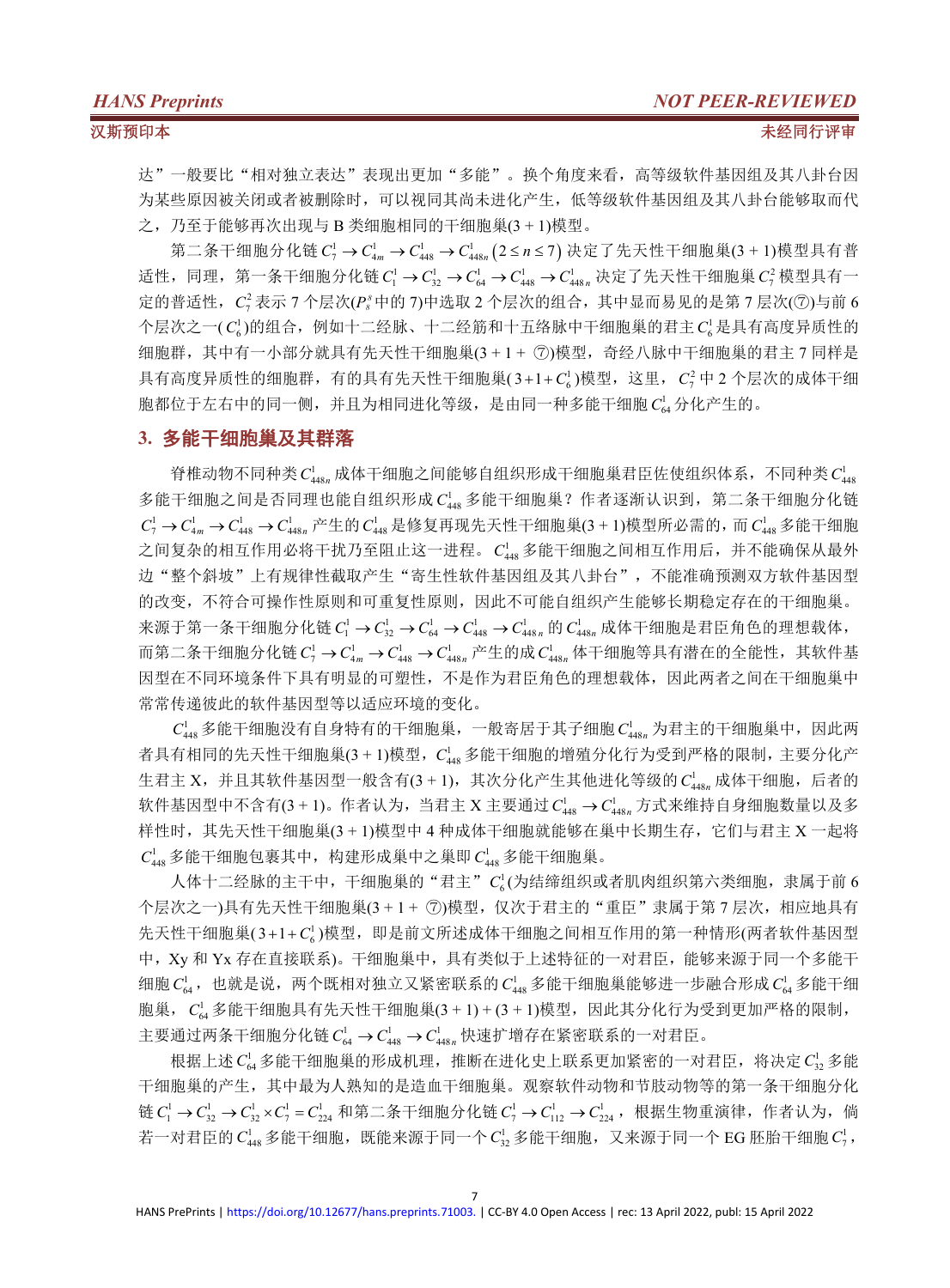则在此君臣所在的成体干细胞巢内就可能进一步产生形成 C<sup>1</sup><sub>3</sub> 多能干细胞巢。

无脊椎动物中的软件动物就已经进化产生造血干细胞,存在左右对称的 2 种造血干细胞,都是 32 种  $C<sub>2</sub>$ ,多能干细胞中的成员,造血干细胞巢中,造血干细胞存在长期的和短期的两种之分,长期造血干细胞 能够分化产生短期造血干细胞。作者认为,长期造血干细胞( $C_2^2$ )具有先天性干细胞巢(3 + 1) + (3 + 1)模型, 约定(3 + 1)隶属于髓系祖细胞(结缔组织第 8 类细胞),(3 + 1)隶属于淋巴系祖细胞(结缔组织第 7 类细胞), 两种短期造血干细胞( C12)分别具有髓系先天性干细胞巢(3 + 1)模型和淋巴系先天性干细胞巢(3 + 1)模型, 其分化行为受到最为严格的限制,髓系先天性干细胞巢(3 + 1)模型只能直接快速地依序遗传给三级髓系 干细胞  $C_{44}^f$ ,  $C_{448}^1$  *n*  $C_{448}^1$ , 补巴系先天性干细胞巢(3 + 1)模型只能直接快速地依序遗传给三级淋巴系干细 胞 $C_{64}^l$ 、 $C_{448}^l$ 和 $C_{448}^l$ ,,其中两种 $C_{448}^l$ 多能干细胞隶属于同一种 EG 胚胎干细胞 $C_7^l$ 。造血干细胞巢中, 当 髓系干细胞处于快速分化的活跃状态时,淋巴系干细胞的活动则明显地受到抑制,反之亦然,即两者存 在一动一静相反相成的关系。

不论是最简单最基本的  $C_{448}^1$  多能干细胞巢, 还是较复杂的  $C_{64}^1$  多能干细胞巢和  $C_{32}^1$  多能干细胞巢, 主 要功能都是快速扩增具有先天性干细胞巢(3 + 1)模型的君臣,后者高度同质化,但是具有持续分化的潜 能,其迁移至外巢后,通常在同类 C148n 成体干细胞教化培育下发生异质性变化,快速成为君臣佐使组织 体系中的正常成员。换个角度来理解,外巢中,君臣具有较为复杂的软件基因型,以及受周围环境的严 格制约,出现具有较长的细胞分裂周期、产生的子细胞软件基因型容易发生变化等情形,不再能单纯地 通过自我更新和分化方式来维持细胞数量以及细胞多样性;在自然选择的压力下,内巢主要生产高度同 质化的半成品,外巢进一步将其加工包装为复杂多样的成品,通过两步走的方式,快速高效地维持外巢 君臣佐使组织体系的稳定性。血细胞的新陈代谢是最快最明显的,因此最早发现的就是造血干细胞。

经络板块内,诸干细胞巢中能否进一步产生形成 C½ (乃至 C½ 或者 C½)多能干细胞巢具有一定的随 机性,完全可以类比阿是穴的产生和消失。经络板块外,镶嵌在经络板块交汇处的干细胞巢及其群落, 其成员绝大多数是长期具有"巢中巢"结构的 C<sup>1</sup>48 多能干细胞巢。这里, 一种 C<sup>1</sup>48 多能干细胞在内巢中 能够长期分化产生 n 个不同进化等级的 C<sup>1</sup>48<sub>n</sub> 成体干细胞,后者一起参与外巢中君臣佐使组织体系的构建, 并且在干细胞巢进化史上依序循环更替,轮流作为外巢君臣佐使组织体系中的君主,约定将此类干细胞 巢统一称为 C<sup>1</sup>48 多能干细胞巢。人体经络系统中存在数以百计的多能干细胞巢群落,总共有 448 种 C<sup>1</sup>48<sub>0</sub> 成体干细胞巢包裹着其母细胞 C148 的干细胞巢,只有在一个足够长的胚胎生长发育阶段,才能观察到同 一种  $C_{448}^1$  多能干细胞巢的外巢出现七个进化等级  $C_{448n}^1$  成体干细胞巢的先后更替[7]。

 $C_{448}^1$ 多能干细胞巢·外巢的君臣佐使中,唯有君主及其 $C_{448}^1$ 多能干细胞具有先天性干细胞巢(3 + 1) 模型(哺乳类存在君主与储君共享此特权的进化阶段),臣与佐使一样不再具有先天性干细胞巢(3 + 1)模型, 没有了后者强有力的约束限制,极大地增加了干细胞巢中臣、佐使的细胞多样性以及细胞数量,后者通 过经络隧道或者间质网络的迁移活动[7],深刻地影响和改变了一些关联干细胞巢中君臣佐使的成员构成 以及功能活动。换句话说,经络板块内,  $C_{448}^1$ 、 $C_{64}^1$ 或者 $C_{32}^1$ 多能干细胞巢主要扩增对象是具有先天性干 细胞巢(3 + 1)模型的"君主"类  $C_{448n}^{\text{l}}$ 成体干细胞(半成品);经络板块外,  $C_{448}^{\text{l}}$ 多能干细胞巢主要扩增对象 是不具有先天性干细胞巢(3 + 1)模型的"臣"类 C<sub>448n</sub> 成体干细胞(半成品);后者的调控范围远远大于前者 的调控范围,因此按摩和针灸的穴位主要是 C148 多能干细胞巢及其群落。

可以将  $C_{448}^1$  多能干细胞巢理解为,是由 n 个不同进化等级的  $C_{448n}^1$  成体干细胞巢压缩融合后变化形成;  $C_{\scriptscriptstyle\! 448}^{\rm l}$ 多能干细胞巢内,唯有君主能够分化产生分化性衍生细胞,主要弥散分布在一些关联的细胞组织中, 这与经络板块内"成体干细胞巢"与"细胞组织单元"(主要由君臣两类成体干细胞分化产生的分化性衍

8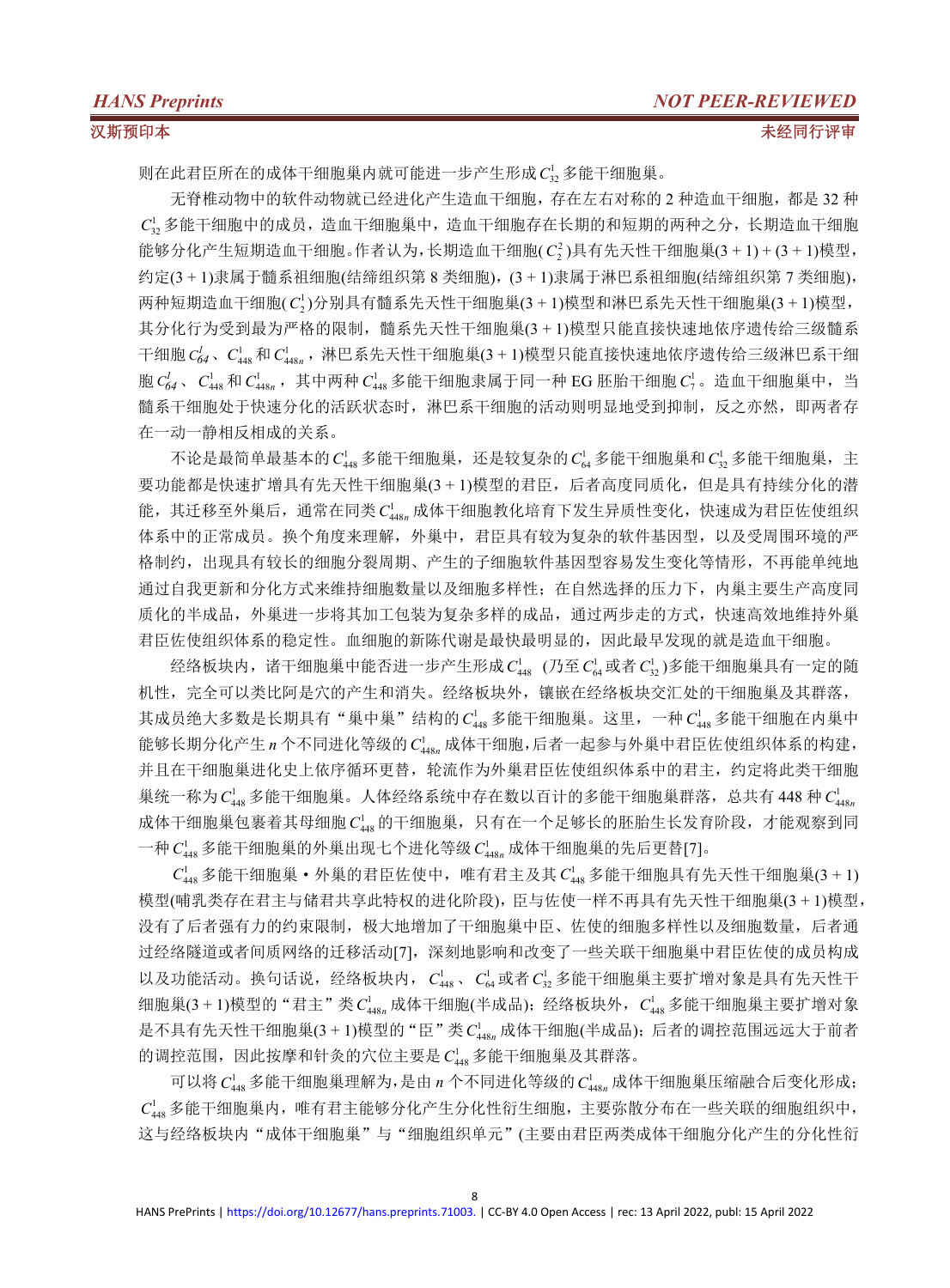生细胞自组织形成)一一对应有本质差异。  $C_{448}^1$  多能干细胞巢与经络板块 1~*n* 或者 1·1~*n*·*n* 一样, 是经脉、 络脉的高级组成单位[7]。  $C_{448}^1$ 多能干细胞巢的存在并不违反经络板块学说[1], 当  $C_{448}^1$  多能干细胞巢·外 巢中君主是第一等级  $C_{448n}^1$  成体干细胞时,  $C_{448}^1$  多能干细胞巢主要类似于第 1 板块, 当  $C_{448}^1$  多能干细胞 巢·外巢中君主是第 *n* 等级 C<sub>448n</sub> 成体干细胞时, 则 C<sub>448</sub> 多能干细胞巢主要类似于第 *n* 板块, 据此确定其 先天性干细胞巢(3 + 1)模型属于前述"64 种→8 种→1 种"中的哪一种。

### **4.** 奇经八脉

十二经脉和奇经八脉是经络系统的主干,大多数 C148 多能干细胞巢群落镶嵌在其上,并且其干细胞 巢君臣佐使中的一些成员具有先天性干细胞巢 C<sup>2</sup> 模型,表明至少有两种 EG 胚胎干细胞分布运行在相应 的经脉片段中,而第 7 种 EG 胚胎干细胞是共同的。多数  $C_{448}^1$  多能干细胞以及 $C_{64}^1$ 、 $C_{32}^1$  多能干细胞来源 于第一条干细胞分化链  $C_1^1$  →  $C_{32}^1$  →  $C_{64}^1$  →  $C_{448}^1$  →  $C_{448n}^1$  , 少数  $C_{448}^1$  多能干细胞来源于第二条干细胞分化链  $C_7^1\rightarrow C_{4m}^1\rightarrow C_{448}^1\rightarrow C_{448n}^1$  ,因此十二经脉和奇经八脉是真气(ES 胚胎干细胞  $C_1^1$ )和元气(EG 胚胎干细胞  $C_7^1$ )  $)$ 生成分布运行的主要场所,是  $C_{4.8}$ 、  $C_{6.4}$ 和  $C_{3.2}$  多能干细胞的生产存储中心和集散中心。

奇经八脉的成体干细胞巢中,都是以隶属于第 7 层次的成体干细胞为君主[1],第 7 层次所有种类的 成体干细胞在 AB 细胞分类中均为 B 类,产生的分化性衍生细胞一般具有独立流动性等活动特征。作者 认为,督脉除外,在任脉、冲脉和带脉等七脉中,成体干细胞巢不是与"细胞组织单元"存在一一对应 关系,而是与 C<sub>448</sub> 多能干细胞巢一样,唯有干细胞巢君主具有先天性干细胞巢(3 + 1)模型, 能够分化产生 分化性衍生细胞,后者弥散分布在相关联的细胞组织中,特别是红细胞、促性腺激素细胞、网状细胞和 脂肪细胞等几乎遍布于有机体全身。

虽然奇经八脉成体干细胞巢中成体干细胞的细胞种类及其数量一般远不及 C148 多能干细胞巢, 但是 奇经八脉中成体干细胞巢的数量远远超过十二经脉中 C<sup>1</sup>48 多能干细胞巢的数量,因此《难经·二十七难》 将奇经八脉比喻为深湖,[将十二经](https://baike.baidu.com/item/%E5%8D%81%E4%BA%8C%E6%AD%A3%E7%BB%8F)脉比喻为沟渠,沟渠满溢,流于深湖,奇经八脉对十二经脉气血有蓄 积、渗灌等调节作用。必须指出,那些不具有先天性干细胞巢(3 + 1)模型的"臣"类成体干细胞,通过 经络隧道或者间质网络迁移后成功归巢,进一步获得了后天性干细胞巢(3 + 1)模型,同样能够产生分化 性衍生细胞,后者的周围除了通常存在其新巢君主产生的分化性衍生细胞外,同理,还有可能少量伴生 其老巢君主产生的分化性衍生细胞。

任脉(为阴)循行于腹腔面正中线上,与督脉(为阳)相对应,其上同样镶嵌着众多的  $C_{\text{lag}}^{\text{l}}$  多能干细胞巢 群落。作者认为,任脉是成体干细胞左右对称者汇聚在一起的重要场所,任脉成体干细胞巢君主(促性腺 激素细胞)作为最重要的召集者和组织者,能够促成左右对称者通过相互作用各自获得干细胞巢(3 + 1)模 型中的"1",因此任脉在经络系统中具有独一无二的重要地位。

任脉同样划分为左右两条经脉主干,两者的间隔距离在物种进化过程中逐渐缩小,因为真气和元气 没有左右两种之分,真气和元气的流注运行使得左右两条经脉有接合为一的趋势。在动植物进化树上, 哺乳动物与被子植物相对应,被子植物的心皮是适应生殖的变态叶,雌蕊是由左右两侧对称的心皮卷曲 接合形成[4],而中医认为任主胞胎,任脉同样与女子的生殖功能相关[8],在胚胎发育过程中,左右两侧 的生肌节和生皮节等正是在任脉循行分布的腹中线处接合,表明只有进化至哺乳动物和被子植物时,左 右两侧对称者才能真正地接合为一。这里,不是两条经脉中诸干细胞巢在空间分布上一定存在左右对称 关系,而是其君臣佐使中的成员在细胞分类上存在一左一右的关系,因为彼此都能产生没有固定位置的 阿是穴,所以观察后者中是否存在合二为一的情形,可以检验左右两侧在腹中线是不是正确地接合。

众所周知,胎儿神经管畸形主要表现为脊柱裂/隐性脊柱裂、脑脊髓膜膨出、脑膨出、腭裂及唇裂等,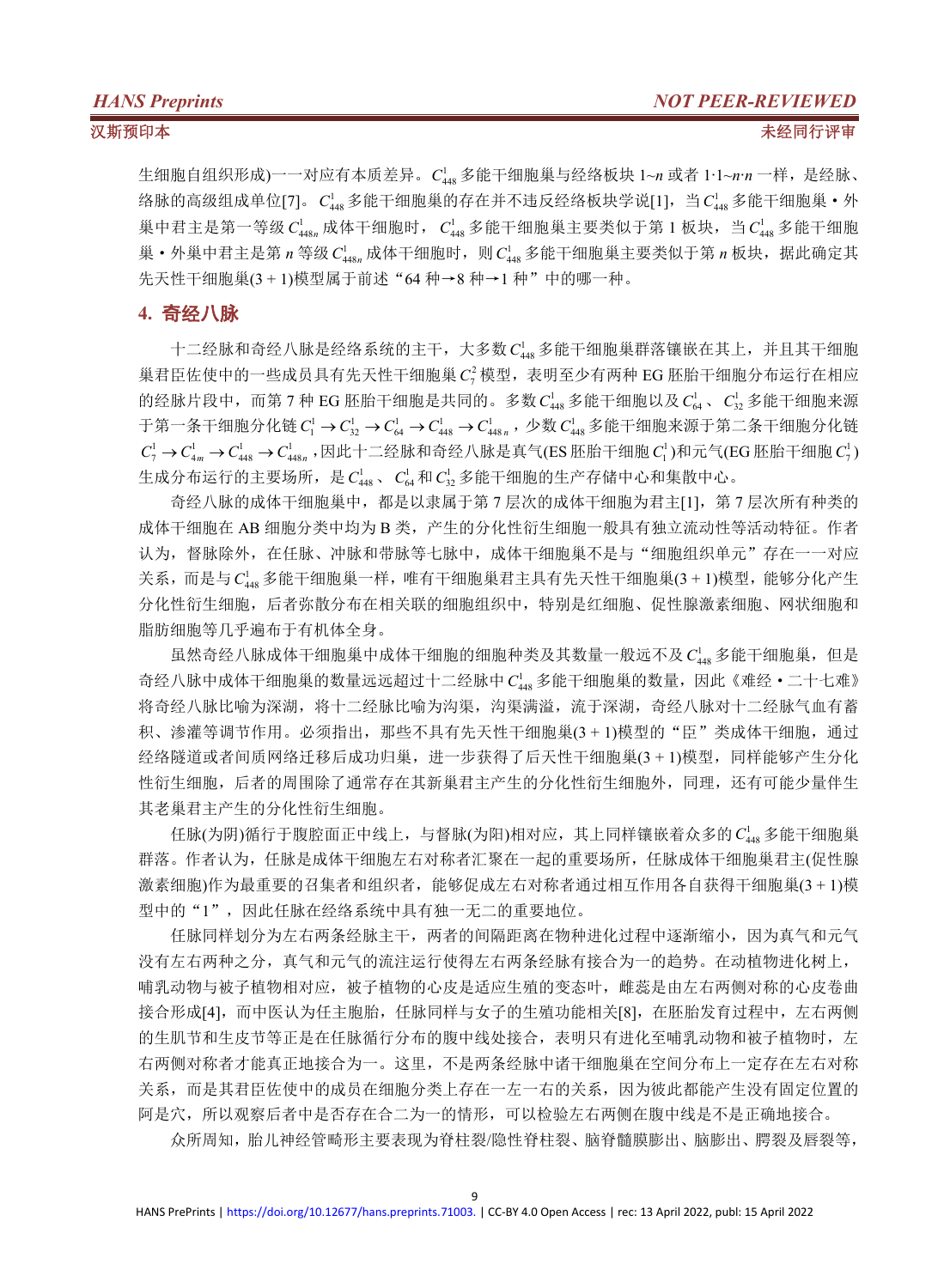而妊娠早期绒毛膜促性腺激素产生减少或者胚胎受体细胞对该激素不敏感,都可以造成胎儿神经管畸形。 作者认为,任脉的先天不足,会引发唇裂、腭裂和脊柱裂等遗传疾病的发生。任脉的分支循行分布于脊 柱之内,其先天不足将引发脊柱裂等的发生,同理,环绕口唇以及通过鼻翼两旁的任脉主干片段决定了 唇裂和腭裂的发生,特别是双侧唇裂清楚地表明左右两侧对称者不能正确地接合。

这里,任脉中诸成体干细胞巢君主及其分化性衍生细胞产生的促性腺激素无疑是重要的,但诸干细 胞巢君臣佐使组织体系的复杂多样性更加重要。任脉的先天不足和[后天失养](http://www.baidu.com/link?url=ENsjfDCnxJfTu2jxHKrz26g9aFc78Up3ap-FtYAWl_ixWR6PIb9eh3LAVgDK1ShHXsgzriTDlQu79vM-KmeLqK),表现为诸成体干细胞巢君 臣佐使组织体系因为缺乏细胞多样性等,不能正常地输出足够数量的、具有特定功能特征的"臣类"成 体干细胞(例如滋养层干细胞决定了绒毛膜促性腺激素产生),特别是后者中有的与君主之间的相互作用属 于前文所述的第一种情形。例如,在口唇部位任脉的诸成体干细胞巢中,一些表皮细胞、骨骼肌细胞的 成体干细胞分别与君主互作,获得了相应的结构功能特征,再分别迁移进入其他经脉或者络脉的一些干 细胞巢中进一步获得了后天性干细胞巢(3 + 1)模型,其产生的分化性衍生细胞参与了口唇的构建形成, 如果缺乏这些细胞就会导致唇裂的发生。与唇裂相比,常见的疝气比较简单,同样涉及骨骼肌细胞以及 表皮细胞的多样性,而腭裂和脊柱裂等通常比较复杂,同理涉及骨细胞和软骨细胞等的多样性。

### **5.** 肿瘤干细胞及其干细胞巢

众所周知,肿瘤组织划分为肿瘤实质和肿瘤间质两部分,肿瘤实质是肿瘤细胞的总称,具有组织来 源特异性,而肿瘤间质不具特异性,一般是由结缔组织和血管等组成,起着支持和营养肿瘤实质的作用, 两者相互作用共同决定了肿瘤的生物学行为(生长、浸润和转移等)。作者根据干细胞巢君臣佐使理论提出, 肿瘤实质同样对应着众多的肿瘤干细胞巢,不论肿瘤干细胞是如何起源的和如何演变的,肿瘤的产生和 转移都是由肿瘤干细胞巢构成的经络板块决定的,都可以视为是由正常的经络板块在碰撞过程中而自然 产生的[5]。

在本文第二章节中,作者提出成体干细胞 X 作为干细胞巢中的君主,不但具有唯一性,而且具有一 定的细胞多样性,君主 X 的软件基因型表示为(3 + 1) + Xya (m ≥ a ≥ 1), 其中(3 + 1) + X 是相同的, 有 m 个不同种类的成体干细胞 Ya作为"臣"彼此平等地接受君主直接统辖,所以由"君主"至少存在 m 个 不同的软件基因型,而"臣"与其直接统辖的"佐使"之间同样存在"君臣"关系,只是其细胞多样性 一般远不及前者。这里,"一分为二的细胞分裂"最大限度地约束了干细胞分化链中软件基因型的遗传 传递,同理最大限度地约束了寄生性软件基因组在两个成体干细胞之间的交流传递,成体干细胞中不同 来源的寄生性软件基因组能否长期协同进化表达,决定了它们的种类及其数量受到严格的限制,不会出 现累积递增等遗传现象。正常干细胞巢中,君臣干细胞巢(3 + 1)模型所对应的各种成体干细胞和君臣佐 使两者之间是独立平行的,交汇之处依据其软件基因型的不同通常也是泾渭分明的,彼此一明一暗地长 期协同进化表达,表现为君臣的软件基因型能够稳定不变地遗传传递给其分化性衍生细胞。

肿瘤干细胞大多是由正常"君臣类"成体干细胞转化而来[,举例](https://hanyu.baidu.com/s?wd=%E4%B8%BE%E4%BE%8B&ptype=zici)简要说明如下: A 干细胞巢君主成 体干细胞(3 + 1) + A 迁移进入 X 干细胞巢中,与君主成体干细胞(3 + 1) + X 之间的相互作用属于前文所 述的第一种情形,因此增加了一个君主版本成体干细胞(3 + 1) + Xa,后者与成体干细胞(3 + 1) + Ax 之间 不是最常见的君臣关系,并且与君主其他版本生存竞争时也不一定能够产生分化性衍生细胞。这里,成 体干细胞(3 + 1) + Xa 与成体干细胞(3 + 1) + Ax 一般都不会在 X 干细胞巢中长期驻留活动,成体干细胞(3 + 1) + Ax 有较大的概率迁移回归其所隶属的干细胞巢,因此 X 干细胞巢及其统辖的细胞组织单元只能在 一定时期内具有相应的可塑性,例如成体干细胞(3 + 1) + Xa 产生少量的分化性衍生细胞参与细胞组织单 元的构建。继发的小概率事件中,成体干细胞(3 + 1) + Xa 中寄生性软件基因组 a 替代了先天性干细胞巢(3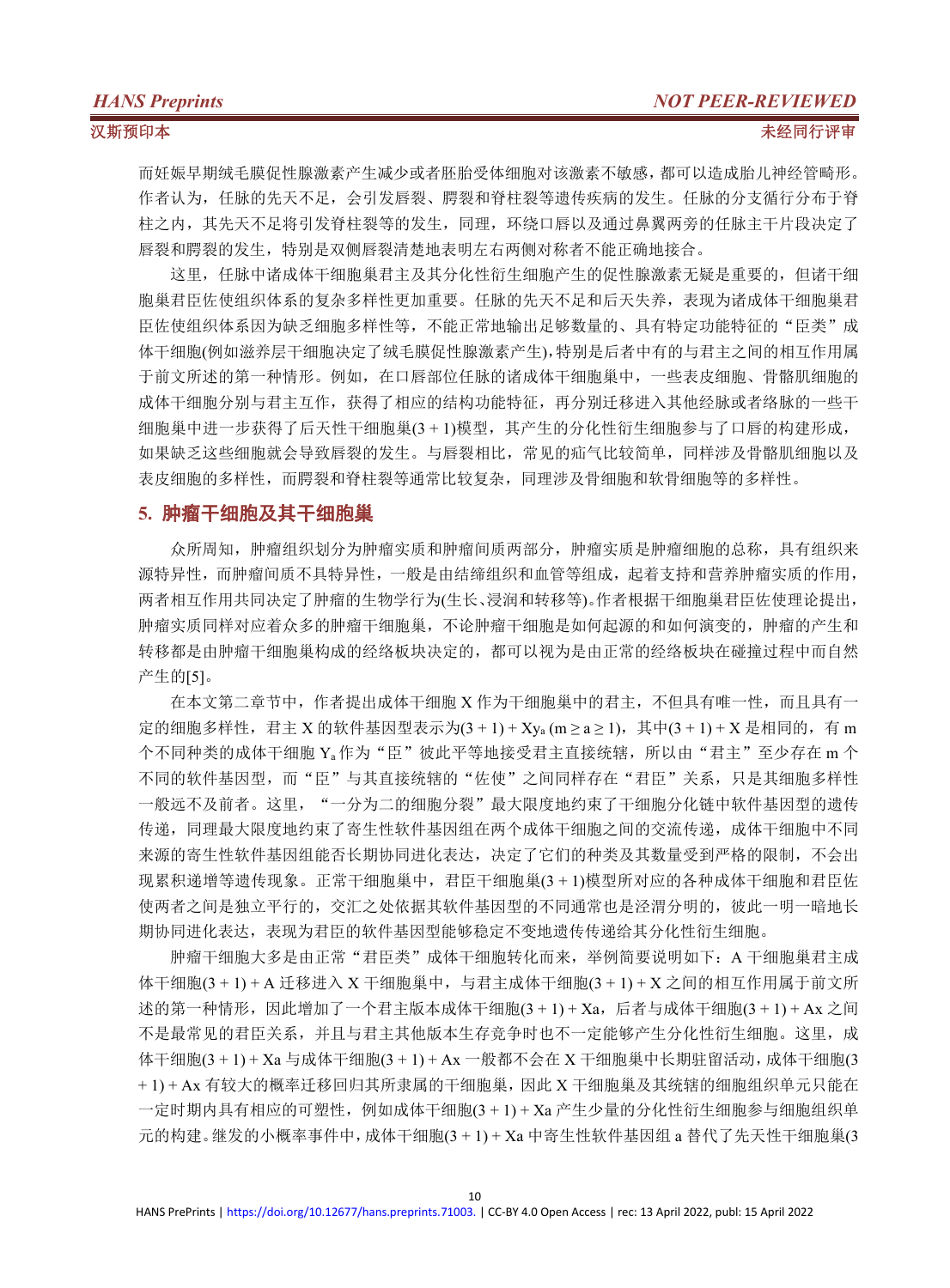+ 1)模型中某成员的功能角色,后者被删除或者被关闭,以下约定将此类干细胞巢模型表示为 a·(3 + 1), 通过长期自然选择, X 干细胞巢君主的软件基因型逐一转化为  $a \cdot (3 + 1) + X$ ya +  $\omega$ n, 其中 $\omega$ n 表示新增 的寄生性软件基因组,同样主要来源于 A 干细胞巢迁移过来的一些臣类成体干细胞。至此,正常成体干 细胞转变为肿瘤干细胞,正常干细胞巢相应地演变成为肿瘤干细胞巢。

X 肿瘤干细胞巢君臣佐使组织体系的形成,主要表现为 A 成体干细胞巢君臣佐使中的成员长期侵入 X 成体干细胞巢中, 逐渐取代第二条干细胞分化链  $C_7^1$  →  $C_{4m}^1$  →  $C_{448}^1$  →  $C_{448n}^1$  的功能, 替换 X 成体干细胞 巢内君臣先天性干细胞巢(3 + 1)模型中的成员角色,乃至反客为主,寄生性软件基因组 a 和@能够同样存 在君臣关系,导致诸肿瘤干细胞及其产生的分化性衍生细胞(癌细胞)不具备正常细胞的生理功能。只有君 与君之间、臣与臣之间以及君与臣之间长期存在相互作用,才有可能将正常干细胞巢君臣佐使组织体系 转化为肿瘤干细胞巢君臣佐使组织体系,根据前文所述干细胞巢模型理论,A 干细胞巢和 X 干细胞巢存 在严格的对应关系,例如 A 干细胞巢为 A 经脉或者络脉中第 *n* 经络板块中的成员,则 X 干细胞巢在 X 经脉或者络脉中一定同样是第 *n* 经络板块中的成员,并且其君臣类成体干细胞同为第 *n* 等级。

X 肿瘤干细胞巢中,诸肿瘤干细胞的软件基因型是高度不稳定的,特别是君臣之间相互作用时,彼 此寄生性软件基因组会出现累积递增或者删除递减等剧烈变化,产生的分化性衍生细胞即癌细胞具有高 度异质性[10] [11],失去接触抑制。正常干细胞巢需要第二条干细胞分化链  $C_7^1$  →  $C_{4}^1$  →  $C_{448}^1$  →  $C_{448n}^1$  及时 修复君臣先天性干细胞巢(3 + 1)模型,君臣佐使组织体系才能长期稳定地行使其正常功能。同理, X 肿 瘤干细胞巢也需要来自 A 干细胞巢的侵入者适度参与,这样高度不稳定的君臣佐使组织体系才能不至于 经常性崩溃瓦解,后者将引发局部肿瘤坏死现象。早期切除恶性肿瘤原发病灶,侵入者失去可以入侵的 目标,无疑是有好处的;晚期切除恶性肿瘤原发病灶,相应的侵入者会转移到其他可以入侵的目标即转 移病灶,对患者而言未必有益[12]。

经络板块中,  $C_{448n}^{\text{l}}$  肿瘤干细胞巢内一样能够存在 $C_{448}^{\text{l}}$ 、 $C_{64}^{\text{l}}$ 或者 $C_{32}^{\text{l}}$  肿瘤干细胞巢,同理主要是将先 天性干细胞巢(3 + 1)模型替换为肿瘤干细胞巢  $a \cdot (3 + 1)$ 模型。作者认为,  $C_{\mu 48}^1$ 、 $C_{\mu 4}^1$ 或者 $C_{\nu 2}^1$  肿瘤干细胞 与正常细胞相比,除同样能够扩增外巢君主即 C148n 肿瘤干细胞(半成品)外,不再能分化产生某些种类的 正常干细胞(即其分化功能明显受限),这是因为后者中的一些软件基因组被不正常关闭甚至被删除。  $C_{\text{\tiny 448}}^{\text{\tiny 1}}$ 、  $C_{\alpha}^{l}$ 或者  $C_{\gamma}^{l}$  肿瘤干细胞巢的出现,往往表明第 n 经络板块中的干细胞巢都已经转化为肿瘤干细胞巢, 有 的 $C_{448n}^1$  肿瘤干细胞优先向近距离的乃至远距离的第 *n* 经络板块扩散转移, 有的 $C_{448}^1$ 、 $C_{64}^1$  或者 $C_{32}^1$  肿瘤干 细胞优先向邻近的第 *n* 经络板块、第 *n* − 1 经络板块以及第 *n* + 1 经络板块扩散迁移[13]。

上述 A 干细胞巢的侵入者使得 X 干细胞巢最终转化为肿瘤干细胞巢,反过来,X 干细胞巢的侵入者 能否使得 A 干细胞巢同样转化为肿瘤干细胞巢? 少数经络板块干细胞巢之间存在如此对等关系, 但经络 板块外的 Ca48 多能干细胞巢及其群落如同重要的关隘一样, 能够高效地干预和调控经络板块之间的干细 胞迁移活动,最大限度地降低了有机体罹患肿瘤的可能性。这里, C148 多能干细胞巢及其群落是针灸的 主要对象,能够反复地通过解体重组方式恢复至正常结构功能状态,而 C<sup>1</sup>48多能干细胞巢中唯有君主能 够分化产生分化性衍生细胞,从来没有观察到有某种癌细胞几乎无差别地在有机体细胞组织中迁移扩散, 因此 C<sub>48</sub> 多能干细胞巢不会原地转化为肿瘤干细胞巢, 但是其所处部位可以被肿瘤干细胞巢侵占。

A 干细胞巢中,来自 X 干细胞巢的侵入者只是常见的"臣佐使"功能角色,一时导致君臣类成体干 细胞多样性增加,并且引发细胞异常增生,换句话说,上述经络板块碰撞会产生良性肿瘤,其中有的良 性肿瘤能够转化为恶性肿瘤[13]。作者认为,经络隧道是干细胞巢之间干细胞(包括肿瘤干细胞在内)交流 活动的第一条通道,Neil D. Theise 等发现的间质(interstitium)网络则是第二条通道,对于大多数成体干细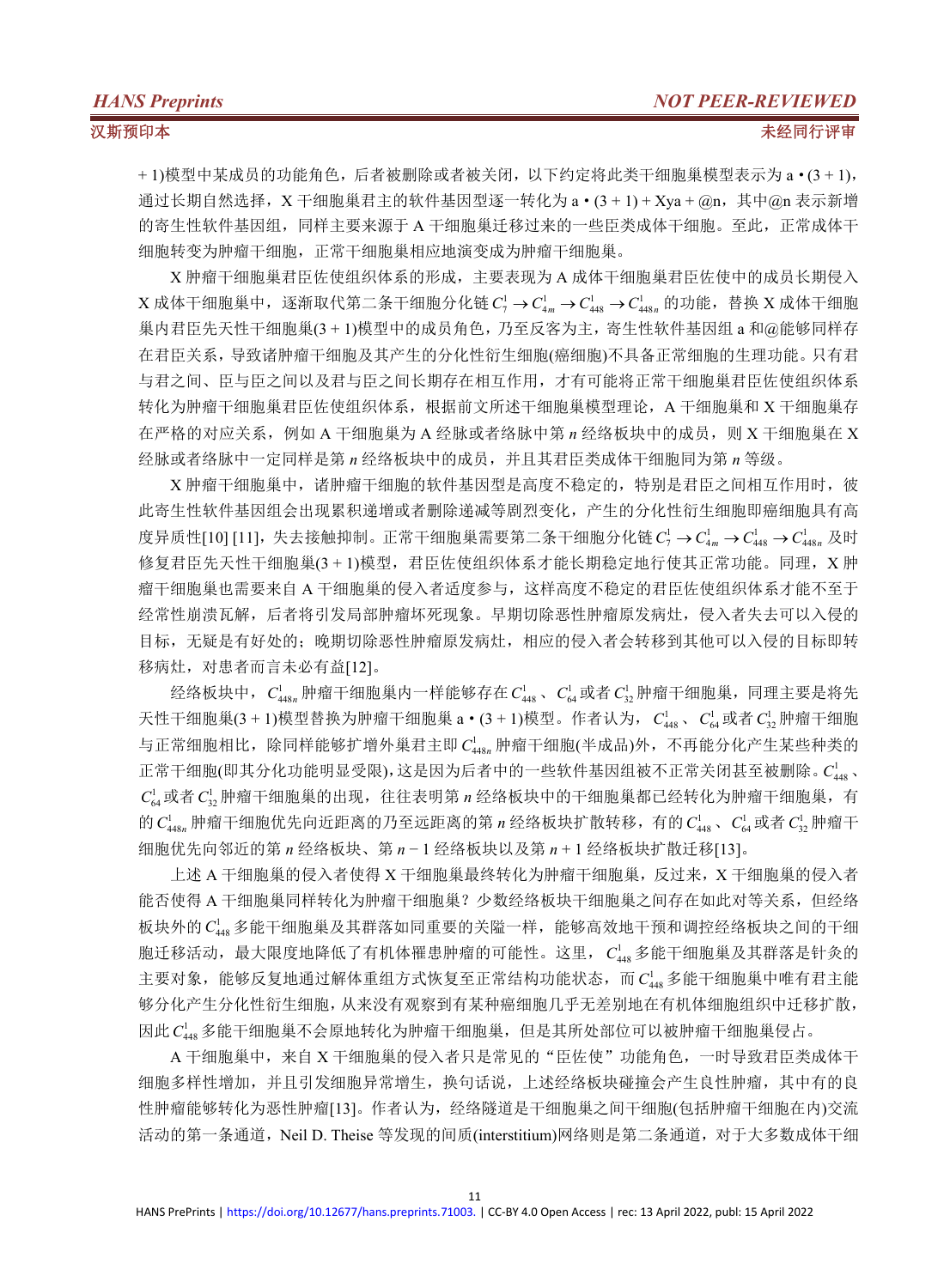胞而言,后者是主要的交流活动通道[7]。干细胞交流不是随机的,经络板块碰撞更是双向选择的结果; 正常干细胞巢之间的干细胞交流,大多数情况下不会导致相应的细胞组织出现明显变化。

### **6.** 孤雌生殖与七种 **EG** 胚胎干细胞

EG 胚胎干细胞(embryonic germ cell)划分为七种,约定用 C<sub>2</sub>表示。动物生殖腺内的精原细胞和卵原 细胞直接来源于 <sup>1</sup> *C*<sup>7</sup> 的增殖分化,精母细胞和卵母细胞的减数分裂对应于"四大基本组织"功能的分离, 受精过程则对应于"四大基本组织"功能的恢复,调控者与被调控者之间的融合能够高效地实现受精[1]。 以哺乳动物为例,初级卵母细胞  $C_{11}^1$ ,第一次减数分裂产生次级卵母细胞  $C_{21}^1$  [和第一极体](https://baike.baidu.com/item/%E7%AC%AC%E4%B8%80%E6%9E%81%E4%BD%93)  $C_{21}^1$ ,后者中黑 色(结缔组织和肌肉组织)与白色(神经组织和上皮组织)两大类软件基因组及其八卦台只有一类活动表达, 另一类则被自然关闭,例如次级卵母细胞 C<sub>224</sub> 为黑色,则[第一极体](https://baike.baidu.com/item/%E7%AC%AC%E4%B8%80%E6%9E%81%E4%BD%93) C<sub>224</sub> 为白色;继而一般主要是白色精 子  $C_{\text{max}}^1$  ——如对应于神经组织——与黑色次级卵母细胞融合, 第二次减数分裂产生[第二极体](https://baike.baidu.com/item/%E7%AC%AC%E4%B8%80%E6%9E%81%E4%BD%93)  $C_{\text{max}}^1$  一般对 应于结缔组织,而黑色卵子 C'<sub>448</sub> (肌肉组织)则与白色精子 C'<sub>448</sub> (神经组织)高效融合产生受精卵,所有被 关闭的软件基因组及其八卦台重新开启表达,于是受精卵转化为全能细胞 C<sup>1</sup>。

动物性成熟时,通常来源于第一种 EG 胚胎干细胞的精母细胞或者卵母细胞率先减数分裂产生精子 或者卵子,随后来源于第二种、第三种乃至第七种 EG 胚胎干细胞的精母细胞或者卵母细胞依先后进化 顺序减数分裂产生精子或者卵子,动物性成熟后期,同样依先后进化顺序失去产生生殖配子的能力。这 里,精子和卵子隶属于同一种 EG 胚胎干细胞的优先结合产生受精卵,精子和卵子有着调控者(白色)与被 调控者(黑色)内在关系的优先结合产生受精卵;与经络中存在 Ca 多能干细胞巢和 C<sub>3</sub> 多能干细胞巢相对 应,精子和卵子分别隶属于两种 EG 胚胎干细胞的同样能结合产生正常的受精卵;与经络中存在各种各 样的肿瘤干细胞巢 a·(3 + 1)模型等相对应,有的精子和卵子结合产生的受精卵是不正常的,有些能够生 长发育为具有先天性遗传缺陷的胎儿,特别是有些表明某些肿瘤具有一定的遗传性[14]。

生殖隔离(reproductive isolation)划分为受精前的生殖隔离和受精后的生殖隔离,后者指亲缘关系接近 的两个类群个体之间即使能交配也不能产生后代或者不能产生可育性后代。作者认为,从"正常的两性 繁殖→孤雌生殖和孤雄生殖(植物)→生殖隔离"的角度来理解孤雌生殖的杂交起源[15] [16], 远缘杂交后 代甚至有可能只剩下来源于第七种 EG 胚胎干细胞的卵子或者精子还具有正常的繁殖功能。动植物的性 别起源与左右两侧对称体制存在内在联系,孤雌生殖中,雌雄个体隔离诱发雌性生殖腺内发生一系列变 化,有的未受精卵内左右对称的软件基因组及其八卦台(一阴一阳)的协同表达,也能让所有被关闭的软件 基因组及其八卦台重新开启表达,同样转化为能够繁殖后代的全能细胞 <sup>1</sup> *C*<sup>1</sup> 。

本文第四章节提出,任脉是成体干细胞左右对称者汇聚在一起的重要场所,能够促成左右对称者通 过相互作用各自获得干细胞巢(3 + 1)模型中的 1。任脉成体干细胞巢君主是促性腺激素细胞,其产生的分 化性衍生细胞散布于全身,参与调控第二性征的产生和维持等。中医认为,任脉与女子的生殖功能相关[8]。 注意到,十二经脉和奇经八脉是经络系统的主干,至少有两种 EG 胚胎干细胞分布运行在相应的经脉片 段中,而第 7 种 EG 胚胎干细胞是共同的。作者认为,孤雌生殖中能够繁殖后代的卵子主要来源于第 7 种 EG 胚胎干细胞,而来源于第 4 种和第 1 种 EG 胚胎干细胞的占比很小,其他四种 EG 胚胎干细胞可能 没有孤雌生殖方式,例如蜜蜂中工蜂和蜂王产下的未受精卵主要来源于第 7 种 EG 胚胎干细胞。

### 致 谢

二十多年来,根据中医五行藏象理论,我一直认为孤雌生殖中能繁殖后代的卵子来源于第 4 种 EG 胚胎干细胞(五行分类中为土),注意到哺乳类大脑新皮层出现"新五行",推断哺乳类孤雌生殖中卵子也